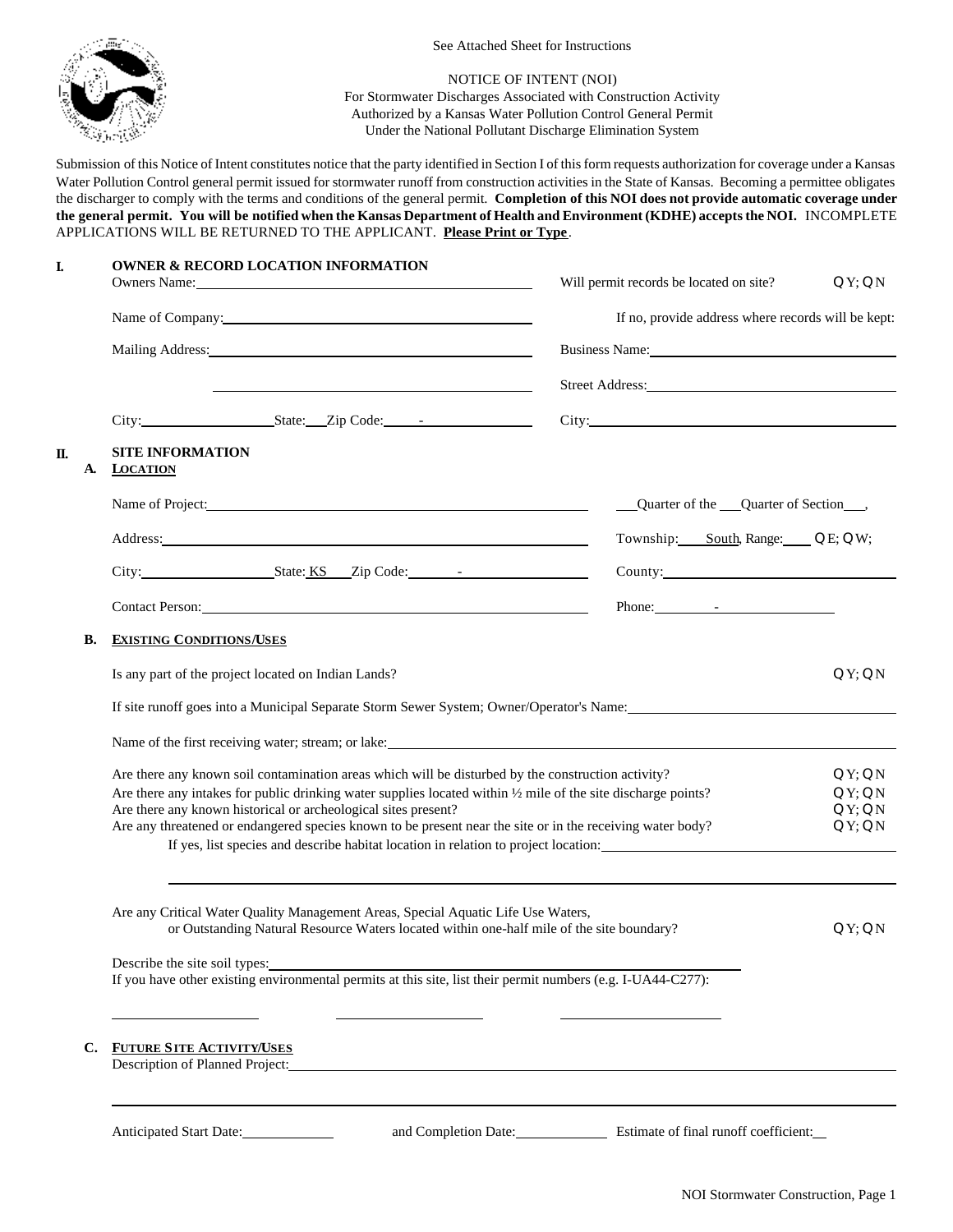## **C. FUTURE SITE ACTIVITIES/USES CONTINUED:**

Estimated area to be disturbed: Acres Total area of the site: Acres Increase in Impervious Area: Acres

Types of fill materials and source:

#### **D. STORMWATER POLLUTION CONTROL MEASURES**

Do you plan to disturb ten or more acres that are within a common drainage area?  $Q Y; Q N$ If yes, will a sediment basin be installed in that drainage area? **Q Y; Q N** Q Y; Q N If no, on a separate sheet, explain why and what other erosion and sediment control measures that will be implemented in lieu of a sediment basin.

Attach a description of the best management practices, planned to be utilized to control erosion and sedimentation and other pollutants in stormwater discharges during construction. Include a description of applicable local erosion and sediment control requirements.

Describe on a separate sheet of paper the best management practices that will be installed during the project construction which will be left in place after construction is complete in order to control pollutants which will be generated by the final land use. Include a description of applicable local stormwater pollution control requirements for permanent stormwater management features.

On a separate sheet describe the intended sequence of major activities which disturb soils for major portions of the site.

#### **E. MAPS**

Attach to this NOI the appropriate maps as described in the instructions. Include the required information on the maps.

#### **III. ANNUAL FEE**

Enclose a check for the first year of the annual fee specified in K.A.R. 28-16-1 et seq. as amended (Make check payable to "KDHE-Water Pollution Control Permit").

### **IV. APPLICANT CERTIFICATIONS**

I, the undersigned, certify that a Stormwater Pollution Prevention Plan will be or has been developed for the construction site listed in Section II of this NOI. I further certify that the plan will be implemented at the time construction begins, and, as required by the NPDES general permit for Stormwater Runoff from Construction Activity, will revise the SWP2 plan if necessary.

I certify that I have read and understand the Part I requirements relating to criteria for coverage under the NPDES general permit for Stormwater Runoff from Construction Activity, including those requirements relating to the protection of Threatened or Endangered Species identified in K.A.R. 115-15-1 and sites listed or eligible for listing on the National Register of Historic Places; and

To the best of my knowledge, the discharges which will be covered under this NPDES general permit for Stormwater Runoff from Construction Activity and the construction of BMPs to control stormwater runoff are not likely to and will not likely adversely affect any species identified in K.A.R. 115-15-1; or the discharges and construction are eligible for coverage under the NPDES general permit due to a previous authorization from the Kansas Department of Wildlife and Parks; and

I further certify to the best of my knowledge such discharges and construction of BMPs to control stormwater runoff do not have an effect on properties listed or eligible for listing on the National Register of Historic Places under the National Historic Preservation Act; or the discharges and construction are eligible for coverage under the NPDES general permit due to a previous agreement with the State Historic Preservation Officer.

I understand that continued coverage under the NPDES general permit for Stormwater Runoff from Construction Activity is contingent upon maintaining eligibility as provided for in Part I of the general permit.

I certify under penalty of law that this document and all attachments were prepared under my direction or supervision in accordance with a system designed to assure that qualified personnel properly gather and evaluate the information submitted. Based on the inquiry of the person or persons who manage the system, or those persons directly responsible for gathering the information, the information submitted is, to the best of my knowledge and belief, true, accurate and complete. I am aware that there are significant penalties for submitting false information, including the possibility of fine and imprisonment for knowing violations.

Signature Date

Name and Official Title (Please Print)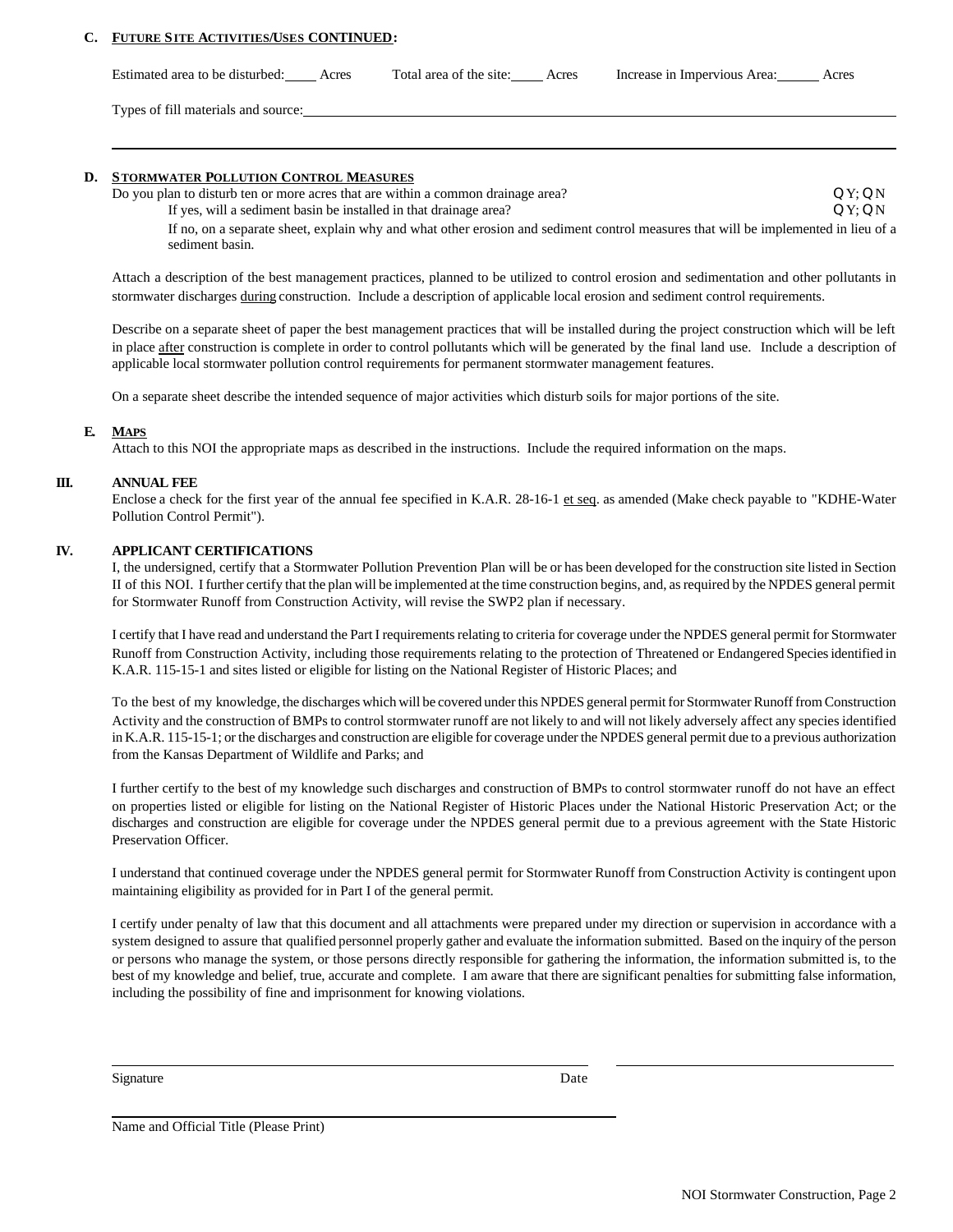## **NOI Instructions**

Notice Of Intent (NOI) for Stormwater Discharges Associated With Construction Activity Authorized by a Kansas Water Pollution Control General Permit

#### **Who Must File A Notice Of Intent (NOI) Form**

Federal law through the Clean Water Act and 40 CFR Part 122 prohibits point source discharges of stormwater runoff associated with industrial activity (which includes construction activity) to Waters of the U.S. without a National Pollutant Discharge Elimination System (NPDES) permit. The operator of a site where industrial activity occurs that has a discharge of stormwater runoff must submit a NOI to obtain coverage under a Kansas Water Pollution Control general permit. This general permit addresses water quality, not quantity. If you have questions about whether you need a permit to discharge stormwater runoff contact KDHE at (785) 296-5557.

#### **Where To Send NOI Form**

NOIs must be sent to the following address: Kansas Department of Health and Environment Bureau of Water, Industrial Programs Section Building 283, Forbes Field J Street and 2 North Topeka, Kansas 66620-0001

## **When to Send NOI Form**

The applicant is encouraged to apply for a permit as soon as possible in order to minimize any potential delay of the proposed project. The applicant is not authorized to discharge until they are notified by KDHE of their inclusion under the general permit for Stormwater Discharges Associated with Construction Activity. KDHE anticipates most permits will be issued within 1 to 2 weeks of receipt of the NOI. If coverage under the general permit is denied, the applicant will be required to submit an application for an individual Kansas Water Pollution Control permit. The NOI shall be submitted no later than 60 days prior to the start of construction. In the event an individual permit is necessary early submittal of the NOI will help to minimize project delays.

#### **Section I Owner & Record Location Information**

Give the name of the company owner or chief executive officer. Give the legal name of the company, firm, public organization, or any other entity that owns the site described in the NOI, or if the activity will be on a right of way, leased property, or easement, give the name of the company or organization which is paying for the improvements to the site. The responsible party is the legal entity that controls the site's operation, rather than the site manager. Do not use a colloquial name. Enter the owners complete mailing address.

Records regarding the permit must be kept at the site or at a location where they are readily accessible. If they will not be located on the project site provide the address where they will be located. The location must be in the same county as the project site.

## **Section II Site Information A. LOCATION**

Enter the project's official or legal name and physical location including the complete street address, city, state, ZIP code, county, section, township, and range (to the nearest quarter/quarter section; 40 acres). If the site lacks a street address, indicate the county, section, township, and range (to the nearest quarter/quarter section; 40 acres) of the approximate center of the site.

Enter the name and phone number of a person who can be contacted

regarding this construction site. The owner and contact person need not be the same.

## **B. EXISTING CONDITIONS/USES**

Indicate whether the site is located on Indian Lands.

If the stormwater discharges to a municipal separate storm sewer system (MS4), enter the name of the operator of the MS4 (e.g., municipality name, county name). *[A MS4 is defined as a conveyance or system of conveyances (including roads with drainage systems, municipal streets, catch basins, curbs, gutters, ditches, man-made channels, or storm drains) that are owned or operated by a state, city, town, borough, county, parish, district association, or other public body which is designed or used for collecting or conveying stormwater.]*

If the site discharges stormwater directly to a receiving a water, enter the name of the first receiving water. This may be obtained from the Kansas Surface Water Register, a United States Geological Survey (U.S.G.S.) topographic map or KDOT general highway map for the county where the project or discharge point is located.

If the discharge is to a municipal separate storm sewer, determine the discharge point of the MS4 and provide the name of that receiving water, stream, or lake.

Indicate if there are any known soil contamination areas at the project.

Indicate if there are any intakes for public drinking water supplies within ½ mile downstream of the discharge points.

Indicate if there are any known historical or archeological sites present at the proposed project. The State Historic Preservation Officer (SHPO) at the Kansas State Historical Society maintains a list of recorded sties or may recommend the project be surveyed for such sites by a professional archeologist. The SHPO may be reached at 785/272-8681, extension 214.

Indicate whether any threatened or endangered species are known or likely to occur at the site or within the receiving water body. The Kansas Department of Wildlife and Parks (KDWP), through Kansas Administrative Regulations (K.A.R.) 115-15-1 et seq. maintains a listing of threatened or endangered species and their critical habitats. Contact the KDWP's Environmental Services Section (316-672-5911) for assistance in determining the relationship between the proposed project and threatened or endangered species.

If threatened or endangered species are known or likely to be present at the site or within the receiving water body, then list the species and describe the location in relation to the site location. For example: The common map turtle is a threatened species and is known to occur in Sawyer County. The project site is located in northeastern Sawyer County.

Indicate if there are any Critical Water Quality Management Areas established in accordance with K.A.R. 28-16-70, or Special Aquatic Life Use Waters, or Outstanding Natural Resource Waters, as listed in the Kansas Surface Water Register K.A.R. 28-16-28b which are within ½ mile of the proposed construction project. A listing of these water bodies is maintained by KDHE in the Kansas Surface Water Register.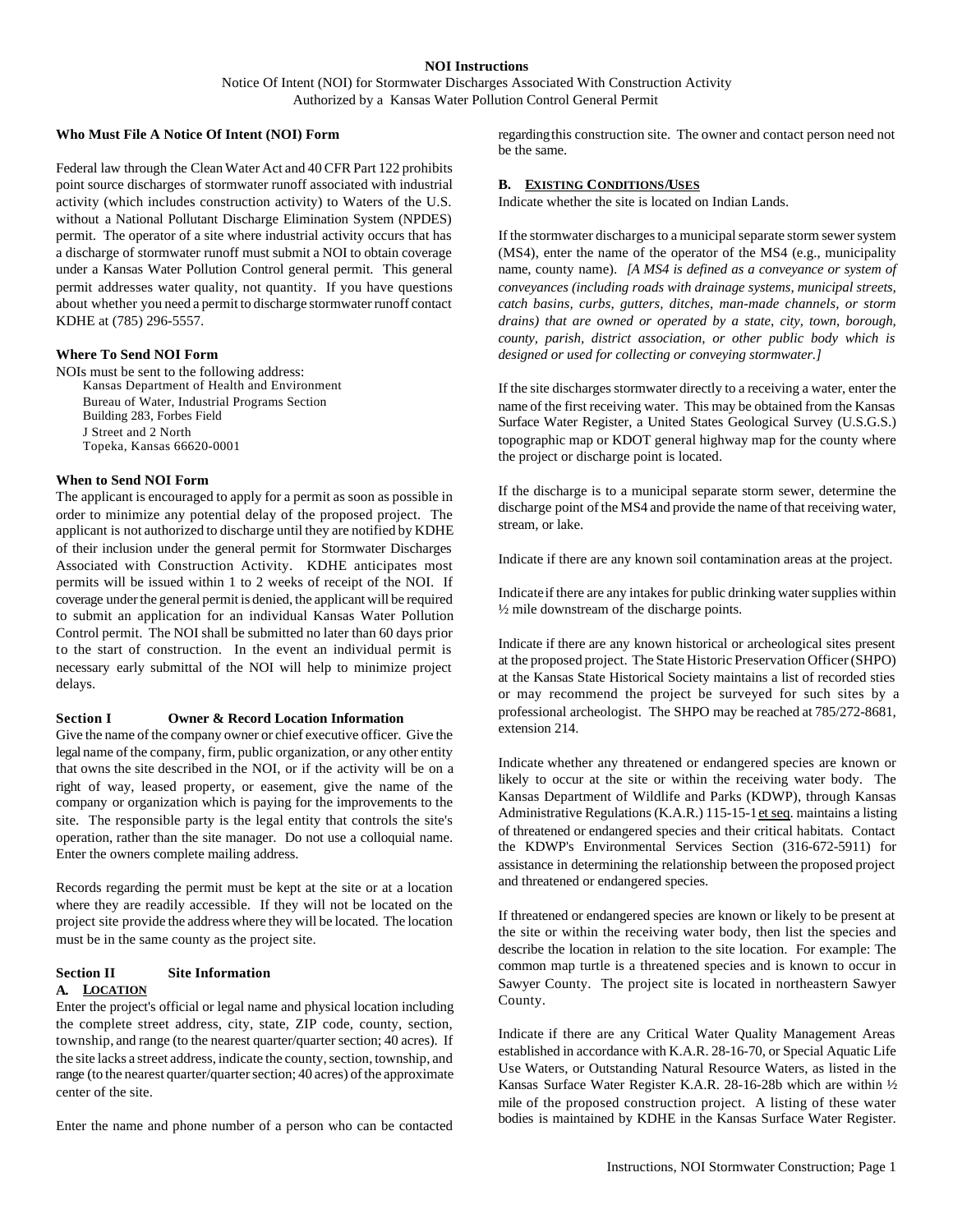#### **NOI Instructions CONTINUED:**

A copy of the list, and information regarding the Kansas Surface Water Register is available by calling KDHE at (785) 296-5500.

Describe the soil type(s) at the site. The United States Department of Agriculture, Natural Resource Conservation Service, (785) 823 4555, has completed a soil survey for each county within the state of Kansas. The county soil survey contains this information.

If there are other environmental permits for, air emissions, hazardous waste, wastewater, or solid waste, presently issued for the site listed in Section II A., list the permit numbers. If an application for the site has been submitted but no permit number has been assigned, enter the application number, if any, or enter the date the application was submitted.

## **C. FUTURE SITE ACTIVITY/USES**

Briefly describe the nature of the construction activity. For example is the construction project: for a commercial building? for a private office? for a public works? How many lots or offices? How large a building? How many feet of utility line?

Enter the project start date and the estimated completion date for the entire development plan.

Estimate what the runoff coefficient of the site will be after construction is complete. The EPA document *Storm Water Management for Construction Activities - Developing Pollution Prevention Plans and Best Management Practices*, EPA 832-R-92-005, September 1992 includes a table of typical runoff coefficient values and explains how to calculate the runoff coefficient for a site.

Estimate the area to be disturbed. Include access roads to be constructed, and adjacent or on-site material borrow areas and excess material storage areas.

Estimate the change in the amount of impervious area which will occur as a result of the project. A rough estimate is the difference between the amount of area that is vegetated prior to, and the amount of area that is vegetated after construction is completed.

Describe the type of material that will be used as fill and the location where the fill material will be obtained from (e.g. building demolition rubble, excavation for sediment pond, cut areas of the site, etc. The permittee should use caution in obtaining fill materials to ensure the fill materials are not contaminated with hazardous substances from prior site uses.).

#### **D. STORMWATER POLLUTION CONTROL MEASURES**

Where a common drainage area of ten or more acres is disturbed, a sediment basin is required if practical. If a sediment basin will not be used in such areas, attach a separate sheet describing the other similarly effective erosion and sediment control measures that will be implemented to minimize erosion and maximize control of sediment.

Briefly describe the controls and measures that will be implemented to control pollutants in stormwater. Include a description of the best management practices (e.g., good housekeeping, limiting soil disturbance, temporary mulching, spill prevention, etc.) and sediment and erosion control measures (vegetated drainage swales, rock outlet protection, sediment basins, etc.). Describe any erosion and sediment control requirements of local authorities. The controls and measures used during construction should be described.

Also, describe the controls and measures that will be constructed as part of the project and left in place in order to control pollutants from the intended site use after construction is finished. Describe the local requirement, if any, for the permanent stormwater management feature.

Describe the sequence of major soil disturbing activities. For example, boundary controls for one portion of the site will be installed after the clearing and grubbing necessary for installation of the pollution control measure, but before the clearing and grubbing for the remaining portions of the site. Boundary controls will be actively maintained until final stabilization of those portions of the site upward of the boundary control. Temporary boundary controls will be removed after final stabilization.

# **E. MAPS**

Provide a general topographic map or maps of the area extending at least to one mile beyond the property boundaries of the site which clearly shows the following:

- The legal boundaries of the site;
- The location of each of your existing and proposed discharge points and the number you use to identify each discharge point (e.g. 001,002, etc.);
- All springs and surface water bodies in the area;
- Intakes for public water supplies; and
- All wells(i.e. public water supply wells, private, irrigation, oil, and exploration wells, etc.) which are identified in the public record or otherwise known to you and which are within the boundary of the property.

Use a 7½ minute series map as published by the U.S.G.S. (or a photocopy of the pertinent portions). Maps for the State of Kansas may be obtained from the U.S.G.S. Office or Kansas Geological Survey Offices listed below.

Mid Continent Mapping Center National Cartographic Information Center U.S.G.S. 1400 Independance Road Rolla, Mo 65401 (573) 341-0851

Kansas Geological Survey 1930 Constant Avenue University of Kansas Lawrence, Kansas 66047 (785) 864-3965

Kansas Geological Survey 4150 Monroe Street Wichita, Kansas 67209 (316) 943-2343

You may trace your map from a geological survey chart, or other map meeting the above specifications. If you do, your map should bear a note showing the number or title of the map or chart it was traced from, and the names of nearby towns, water bodies, and other prominent points.

Attach an additional detailed map(s) that includes: existing contours, proposed contours, areas where soil will be disturbed, locations of major structural and nonstructural controls, locations where stabilization practices are expected to occur, indicate where required sedimentation basins are impractical, if any, and the locations where stormwater is discharged off the site.

On each map, include the map scale, and a meridian arrow showing north. On all maps which show a river, show the direction of river flow.